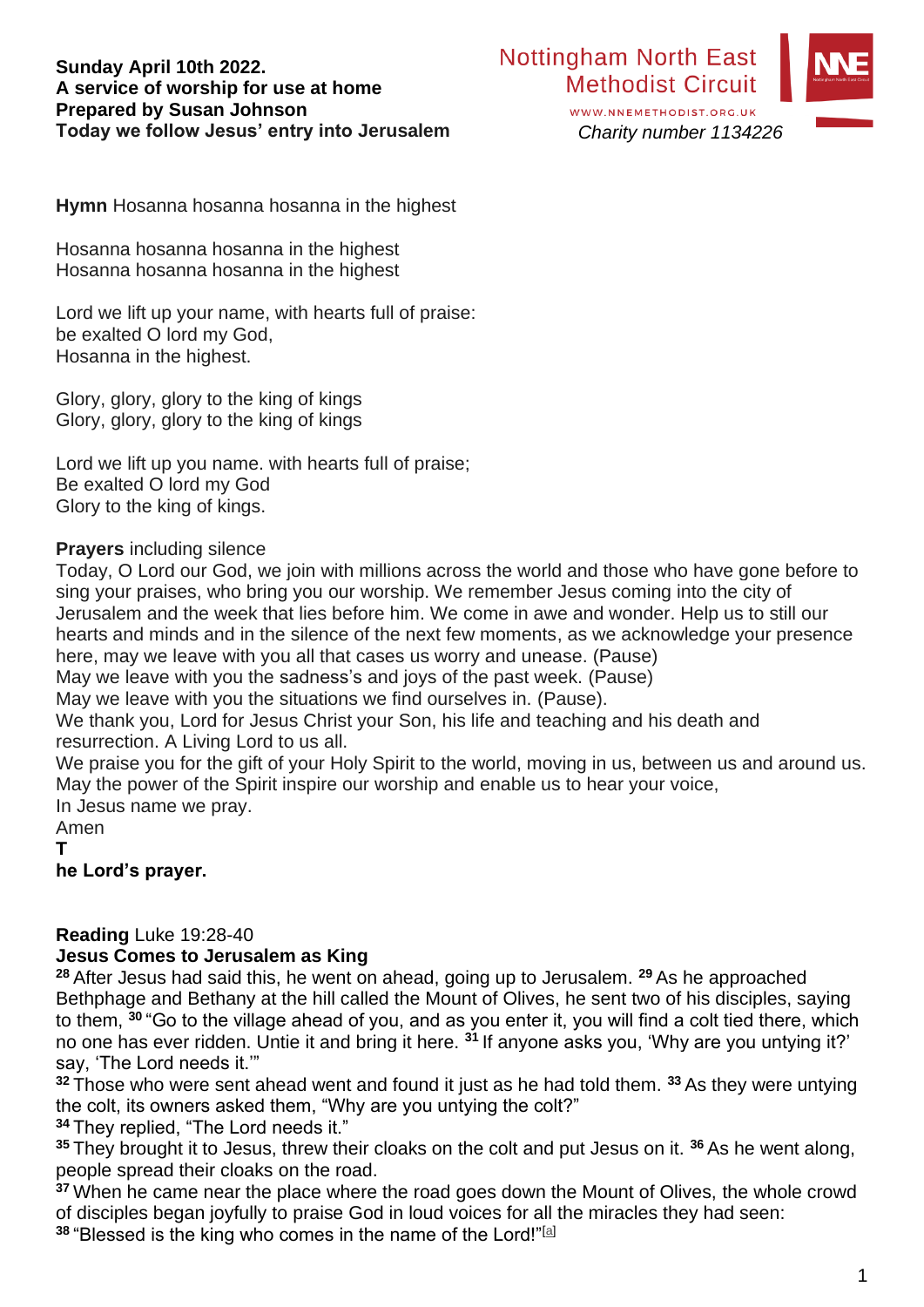"Peace in heaven and glory in the highest!" **<sup>39</sup>** Some of the Pharisees in the crowd said to Jesus, "Teacher, rebuke your disciples!" **<sup>40</sup>** "I tell you,"He replied, "if they keep quiet, the stones will cry out."

*Imagine for a moment that you were there. Would you be in the crowd shouting praises? Would you be a spectator wondering what was going on? Would you be a Roman guard worrying about the wild procession? Would you be a child wanting to see the man on a donkey? Would you be one of the religious rulers watching Jesus carefully? Who else would have been there? I invite you to sit quietly for a few moments just letting your thoughts come and go as you reflect on this day in Jesus' life.* 

**Hymn** Make way make way for Christ the king

1 Make way, make way For Christ the King In splendour arrives Fling wide the gates and welcome Him Into your lives

*Make way! (Make way!) Make way! (Make way!) For the King of kings (For the King of kings) Make way! (Make way!) Make way! (Make way!) And let His kingdom in*

2 He comes the broken hearts to heal The prisoners to free The deaf shall hear, the lame shall dance The blind shall see *Make way!...*

3 And those who mourn with heavy hearts Who weep and sigh With laughter, joy and royal crown He'll beautify *Make way!...*

4 We call you now to worship Him As Lord of all To have no gods before Him Their thrones must fall! *Make way!...*

*Graham Kendrick*

# **Sermon**

How many Palm Sunday services have you all attended? Most of your life or just a few years. For me it would be most of my life. But when I was doing some research for the service, I read this from an American theologian called Marcus Borg. Talking about recent historical findings ... "Less well-known is the historical fact that a Roman imperial procession was also entering Jerusalem for Passover from the other side of the city. It happened every year: the Roman governor of Judea, whose residence was in Caesarea on the coast, rode up to Jerusalem in order to be present in the city in case there were riots at Passover, the most politically volatile of the annual Jewish festivals. With him came soldiers and cavalry to reinforce the imperial garrison in Jerusalem.

It is clear what Pilate's procession was about. By proclaiming the pomp and power of empire, its purpose was to intimidate. But what about Jesus's procession, his entry into the city?" Jesus comes , as a wandering preacher, teacher and healer, on a donkey, the sign of peace. People sang Hosanna, which means to "save us ". What were they asking Jesus to save them from? Oppression, hatred, persecution, fear, violence?

What about us today? What would we ask to be saved from? Fear, despair, being lonely, violence, hatred?

But returning to the Passover in Jesus day, two very different processions entered Jerusalem. They proclaimed two very different and contrasting visions of how this world can and should be: the kingdom of God versus the kingdoms, the powers, of this world.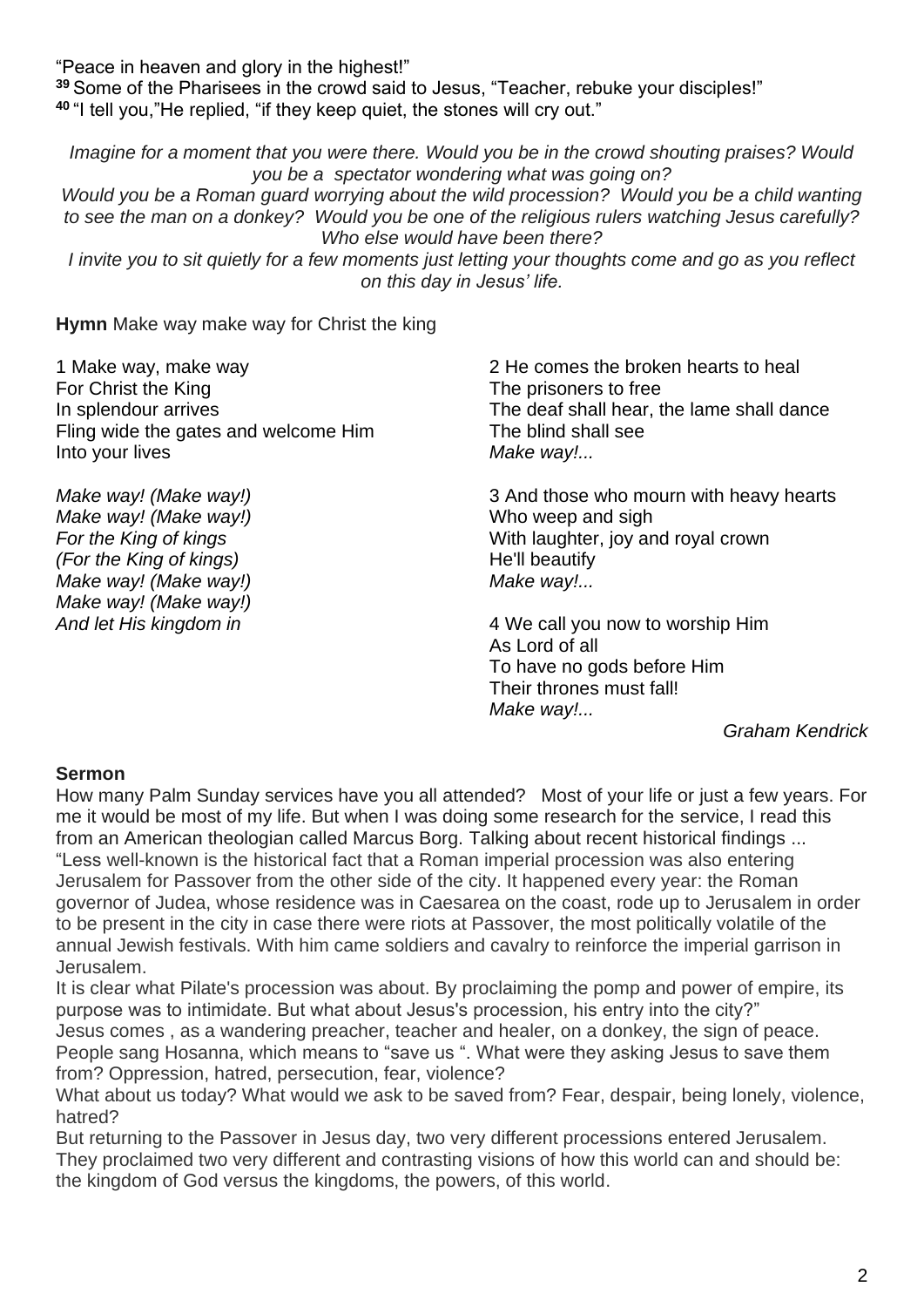The former is about justice and the end of violence. The latter is about domination and exploitation.

The people following Jesus knew something about this kingdom of Love and Justice and hope for the poor. This was what they longed for. To be free of the Roman oppression. They looked for a Saviour - "save us" they shouted - "hosanna!" Hosanna, save us from the situation we find ourselves in – living in an oppressed country.

Today we only have to look at Ukraine as we see people living in a country that is in danger of becoming occupied.

But Jesus was the one that spoke about a different kingdom, a kingdom of God where love takes precedence and justice follows for all .

That oppressed people should be set free and lives lived to the full.

These different kingdoms bring us to the conflict at the heart of Holy week, as we seek to follow Jesus. Jesus becomes more and more at odds with the Roman and religious authorities as he talks about participating more and more in the kingdom of God, living a different way serving others, giving up a life for the sake of others, with an awareness of God all around. He was trouble to the status quo.

But he knew the way forward. He knew the way that his life was to be given up so that people would understand that through participation in his life, death and resurrection our lives would be saved. By participating in his life of love we would be saved. Years ago a friend said to me that he wasn't worried about what happened after death because he had lived the best life in following Jesus. It had brought him so much.

So today we are challenged to look at our lives and ask ourselves how much our participation in the way of Jesus affects our everyday lives. A way of love and light.

And be thankful that we are united in God's purposes and kingdom.

**Hymn** From heaven you came helpless babe

1 From heaven you came helpless babe Enter'd our world Your Glory veil'd Not to be served but to serve And give Your life that we might live

*This is our God, the Servant King - He calls us now to follow Him To bring our lives as a daily offering Of worship to the Servant King*

2 There in the garden of tears My heavy load He chose to bear His heart with sorrow was torn Yet "Not my will but Yours", He said *This is our God, the Servant King…*

3 Come see His hands and His feet - The scars that speak of sacrifice Hands that flung stars into space To cruel nails surrendered. *This is our God, the Servant King…*

4 So let us learn how to serve And in our lives enthrone Him Each other's needs to prefer For it is Christ we're serving *This is our God, the Servant King…*

# **Prayers of intercession**

Lord of love and light we thank you that knowing you has brought meaning to our lives, that your Holy Spirit, guides us each and every day and reveals your truth in each situation. We pray for those who are in need today and we ask your blessing for them, bringing both practical and spiritual help. So we lift to you those who are hungry, the homeless, refugees, , people facing persecution and who live in fear of conflict. May we be bringers of peace and love. We pray for your worldwide church. Give her the grace to speak out against unjust powers and be a strong voice for peace and justice.